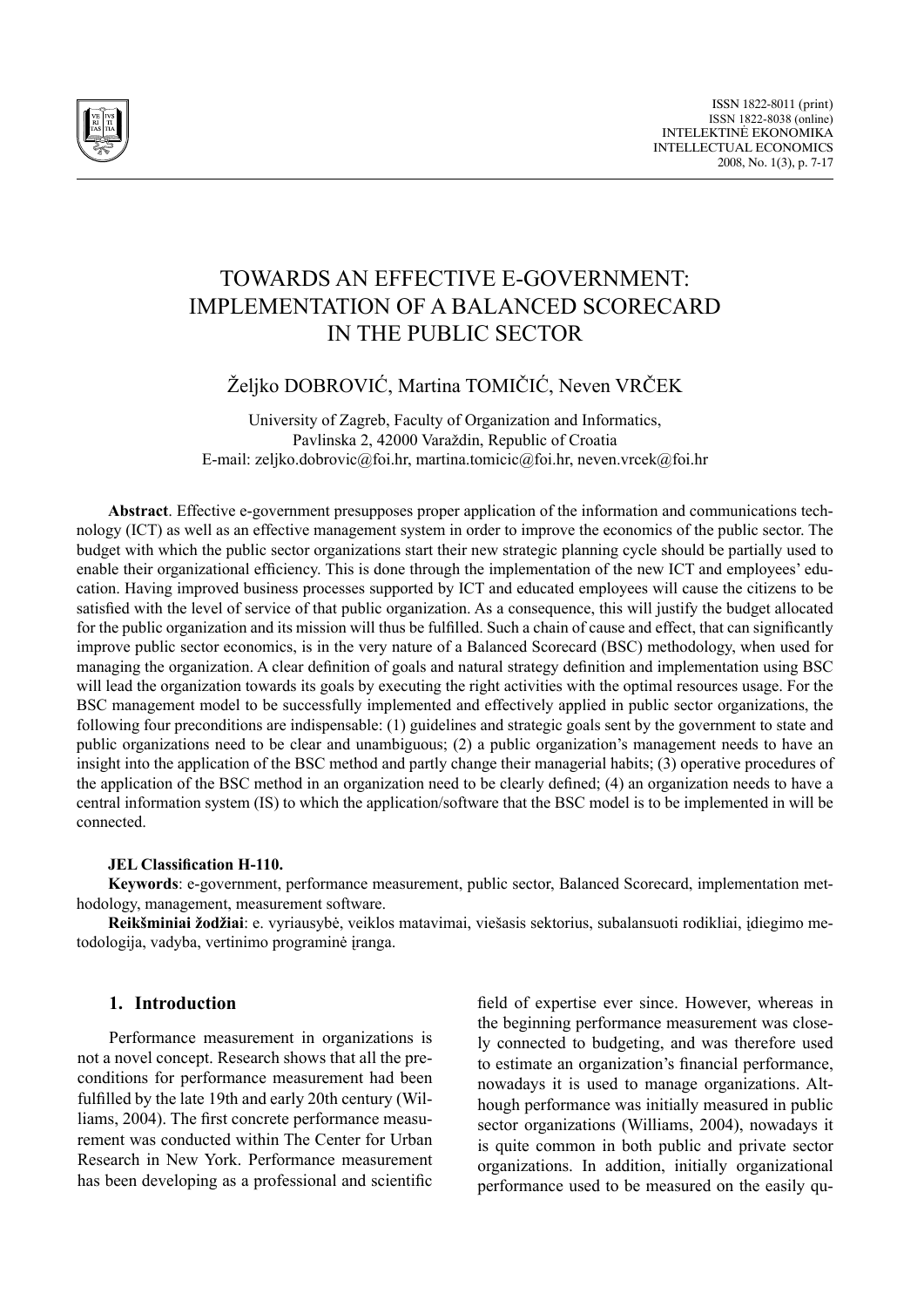antifiable operational level, whereas nowadays it has become possible to measure also the realization of an organization's strategic goals. In the early 1990s, R. Kaplan and D. Norton laid the foundations of the currently most popular measurement method in the domain of organizational performance measurement – the method of balanced scorecard (BSC) (Kaplan and Norton, 1992, 1993). By means of a strategic map of goals and measures, this method enables the so-called strategic measurement, which focuses on measuring the success of a management's strategic hypotheses, as opposed to common diagnostic measurement conducted at the organization's tactical and operational level. Since it was introduced, BSC has developed into a method of management by measuring the realization of an organization's strategic goals, in other words, as the 'measure to manage approach'. The development of this method was extensively covered by various publications (Kaplan and Norton, 1996a, 1996b, 2001, 2004; Niven 2002). Although the BSC method appears natural and selfexplanatory at its core level, and as such lends itself easily to supporting the management of both public and private sector organizations, ways of its implementation and its operative usage have not been fully researched. The interdependence between the BSC management model and the organization's information system has not been fully examined either (Kaplan and Norton, 2001; Marr, Neely, 2003). This has led the Ministry of Science, Education and Sports of the Republic of Croatia to finance a scientific project aimed at establishing a natural and clearly defined method of implementation of the BSC model in organizations, with the support of the appropriate software (Development, 2007). Having worked together for several years, the members of the project team have devised a unique methodology of the BSC management model development (Tomičić, 2006) and implementation. This methodology was tested on specific organizations in both private and public sector. Currently two workshops on the application of the BSC method are being conducted at the Ministry of Defense of the Republic of Croatia. In addition, the authors of this paper participate in a project in which the Mykolas Romeris University in Vilnius, Lithuania, is involved as the project holder (Citizens, 2007), aimed at determining the guidelines for developing e-government in Lithuania. This paper presents one of the outcomes of the afore-mentioned activities, especially in the segment of the operative usage and implementation of the BSC method.

# **2. BSC method implementation and e-government**

In its 75th anniversary issue, the Harvard Business Review assessed the BSC method as one of the 15 key management concepts to have been introduced to the public through scientific and professional papers. The application of this method has led to its further development in both public and private sector. BSC can be successfully applied only if it is perceived as a segment within the entire process of strategic planning (Andersen et al., 2001), that is, as a part of the entire strategic continuum (Kaplan and Norton 2001). Accordingly, the major boost to the application of the BSC model in the public sector was provided by the U.S. Congress, which passed the Government Performance and Results Act (Government, 1993) proposed by the Vice President Al Gore in 1993. In accordance with this legally binding document, all federal agencies and ministries in the United States were obliged to adopt strategic planning processes (Bryson and Alston, 1996) and performance measurements by 1998. All state organizations were thereby obliged to develop their strategic plans as well as performance measurement plans. The latter were predominantly based on the BSC method.

Apart from the fact that this method needs to be implemented within the entire strategic planning effort, it is extremely important for both this method and the BSC management model developed on its basis to be supported by a central information system pertaining to the organization. The BSC model needs to be automated and supported by means of appropriate software (Marr and Neely, 2003), whereas the required measurement data is to be provided by the organization's central database. The U.S. Congress made a vast contribution to the public sector by passing the Information Technology Management Reform Act (Information 1996) in 1996. This act obliged all state organizations to develop a strategic plan of development and application of information and communications technology (ICT). This made it easier for public organizations to develop their central information systems, as well as encouraged the development of the ICT support to performance measurement. There are numerous examples of the BSC method implementation in organizational management outside the United States as well, many of which have been described in literature (Haapasalo et al., 2006; Randor 2003; Penić et al. 2005). The preconditions for proper implementation of the BSC method were analyzed as well (Assiri, 2006). Through their involvement in an international pro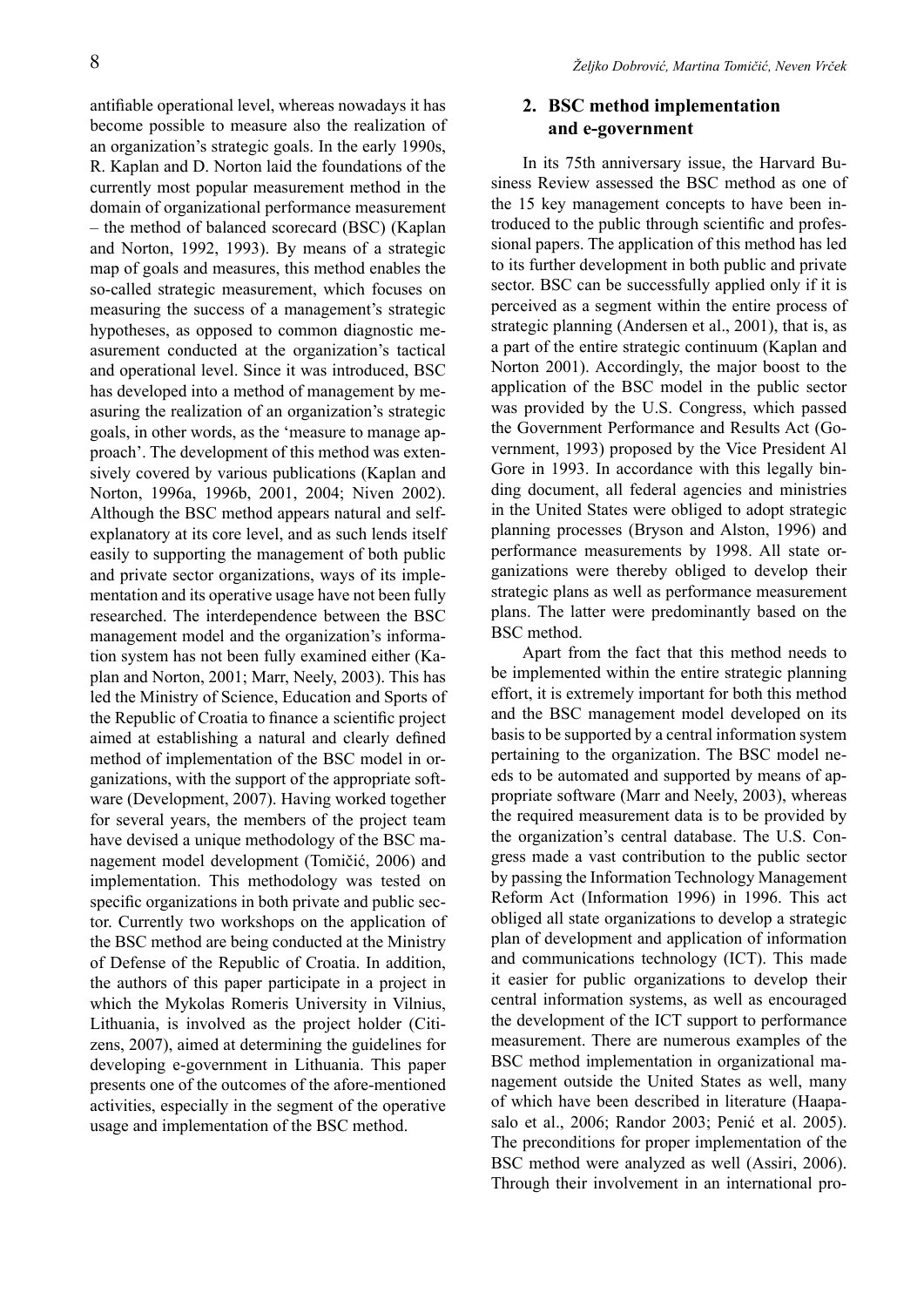ject (Courses, 2007) the authors of this paper have participated in training a number of employees of the state administration of the Republic of Croatia on development and application of the BSC management method. This training is a part of a coordinated effort toward preparing employees in state and public administration for e-government. The importance of performance measurement for e-government was additionally discussed in the workshop on performance measurement in the public sector (Dobrović, 2007) during the conference held within the aforementioned international project (Citizens, 2007). During the conference, representatives of several countries exchanged their experiences on introducing e-government, as well as those on the importance of performance measuring in public organization management.

## **3. Operative usage of the BSC method in the public sector**

In the public sector organizations, the BSC method enables the measurement of the realization of their strategic goals, and consequently, the fulfillment of their mission. In case of public and state sector organizations, these goals are determined by the government through their strategic documents (such as the operating program of the government). With a view to an easier implementation and usage of the BSC model in organizational management in the public sector an Activity Flow Diagram (AFD) has been developed. This diagram (Figure 3.1.) shows the operative usage of the BSC model. The basic concepts contained within flow diagrams are the following:

- Roles: functional names of particular positions (roles) included in the operative usage of the BSC model. The roles are shown as horizontal lanes. In each public/state sector organization, there are four such functional roles: the government (the superordinated organization), the organizational management (minister, manager, director, etc.), BSC model administrator and the public organization's database (DB) administrator. All the activities (boxes) within the lane pertaining to one functional role are performed by that role.
- Flows (arrows): relationships between activities (boxes) of the diagram. In case the diagram shows the operative usage of the BSC model, these flows are informational. They are generated by one activity, and used by another.

• Activities (boxes): sets of activities and decisions by means of which particular functional roles within an organization use or enable the usage of the BSC model.

The activity flow diagram is a graphical semiformal representation of the application of the BSC model aimed at managing a public organization. In short, it shows instructions for the operative usage of the BSC model. Since this model provides support to management, most activities inherent in its usage are assigned to the management of a particular public organization. The BSC model administrator and the database administrator support positions (functional roles) ensuring the correctness of the BSC model and keeping it up-to-date, as well as providing values required by the model's metrics.

## *3.1. Activities inherent in the BSC model usage*

All the activities inherent in the operative usage of the BSC model are described in this section.

*BSC model updating***.** BSC model updating is a continuous activity conducted by the BSC model administrator throughout a strategic management planning cycle (Bryson, 1996). The updated BSC model allows the management to manage the organization. The BSC model administrator updates the model in three ways: (1) by developing a new model for the next organizational development period (strategic planning cycle), (2) by validating the developed model so as to examine its correctness and its possibility of being used by the management and (3) by periodically checking the BSC model correctness, once it has been introduced.

*Identifying Activities for Strategy Implementation***.** Strategy implementation requires the identification of activities which, when performed, will reflect the organizational behavior as defined by its strategy. Strategy implementation may imply more than one activity.

*Defining Strategies***.** The management defines strategies to be used for realizing strategic goals. To each strategic goal particular strategies forming one strategic topic will be assigned.

*Defining Strategic Goals.* By defining strategic goals the management can quantitatively express their vision in concrete terms. By rendering the vision concretely, the coordinates of the 'to-be' state that the organization is to achieve upon the termination of a particular period for which the goals have been defined, are given.

*The approved vision is used by the management as the basis for defining the organization's strategic*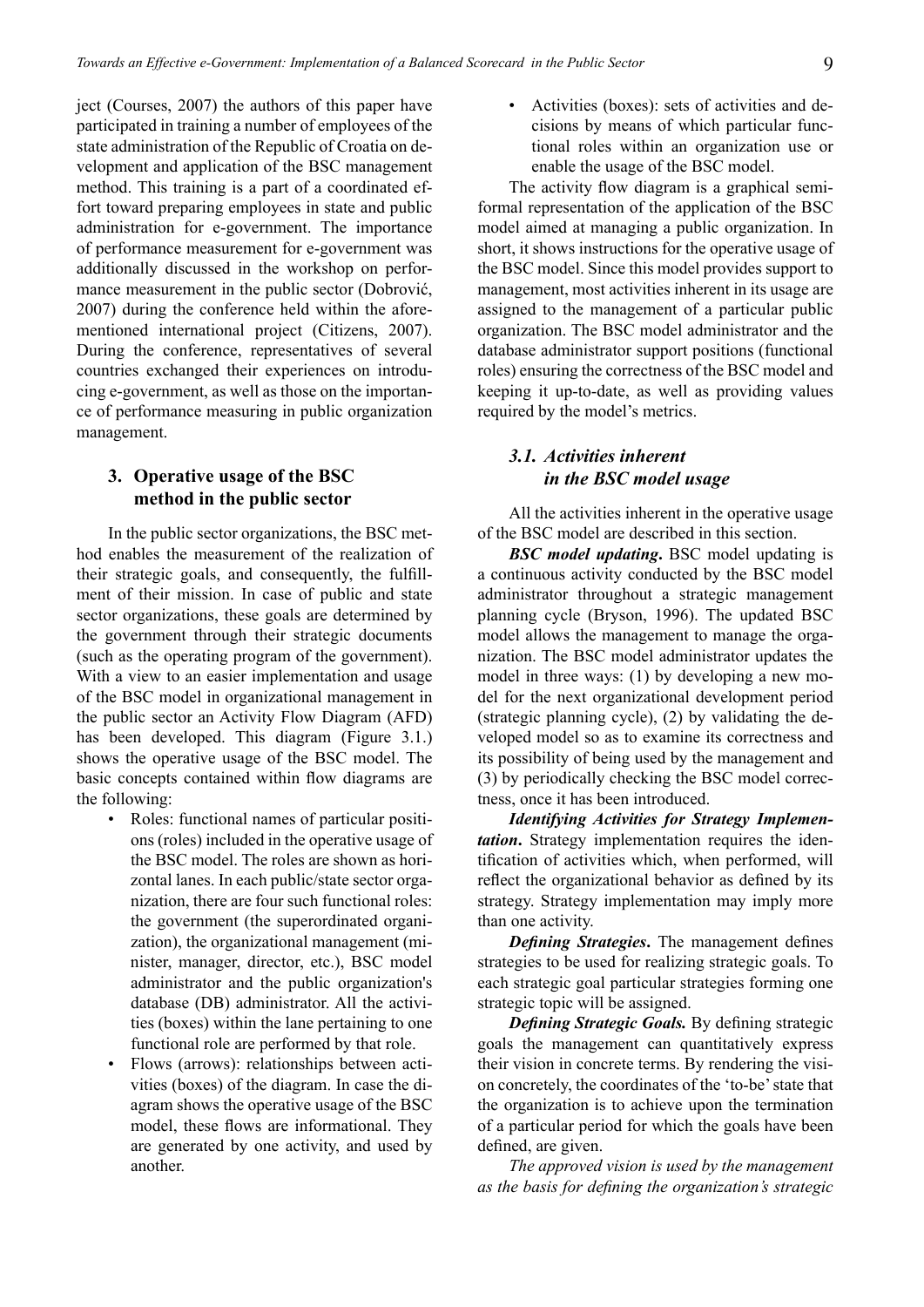*goals. The strategic goals proposal is sent to the governmental agency for approval. The proposal can be returned to the management in case there are any objections concerning it on the part of the governmental agency.*

*Defining Vision.* A vision refers to the image of an organization in the near or distant future (the 'to-be' state after a one- or two-year period, etc.) and through its definition the management aims to direct organizational processes with a view to realizing the vision.

*Identifying SWOT Elements***.** The management estimates the organization's readiness for realization of strategic goals. This readiness is estimated for each goal separately, by using SWOT analysis. The strengths (S), weaknesses (W), opportunities (O) and threats (T), which will either contribute to realization of each particular goal, of be hindrance to it, are identified.

*Data Source Creating***.** If the measure is such that it is located at the bottom of the chain of cause and effect, and thus does not depend on any other measure, with no equivalent value of that measure in the organizational database, the database administrator creates a new data source in the form of a questionnaire, etc.

*Approving Strategic Goals.* By approving the strategic goals proposal, the government confirms the management's opinion regarding the compatibility between the goals and the vision. Such goals are described by the attribute 'strategic' owing to the fact that they are approved by the government, and are thus of key importance to the organization as a whole. The remaining goals to arise from strategic goals do not carry any particular attribute and are simply referred to as 'goals'.

*Vision Approving***.** By approving the vision, the government opts for a future course of development of a particular public organization and thus provides the basis for defining their strategic goals. All the further efforts on the part of the management will focus on leading the organization during a particular period in accordance with the state described by the vision.

*Defining Activity Goals.* The goals to be realized by conducting the strategy implementation activities need to be clearly defined. These goals are linked to strategic goals by means of particular strategic topics.

*Identifying Metrics***.** For each goal its particular metrics (either a single metric or several metrics) to be used for quantitative expression of the realization of the goal are defined.

*Determining the Development Policy.* The government determines the development policy of the sector that a particular public organization pertains to. In this way a framework which that organization is to fulfill in the subsequent period is roughly defined.

*Determining Relationships among Measures***.** Both measures and goals to be measured by means of metrics are mutually interconnected. Owing to that, the management needs to determine all the existing relationships and define the cause and effect chain of measures.

*Preparing BSC Model Validation.* By defining the cause and effect chain of measures the BSC model development is terminated. The next step is preparing the model validation, in other words, checking the extent to which the model matches the reality.

*Extending DB Functionality***.** For measures whose values cannot be obtained from the existing database, other sources of data are defined. The structure of these sources of data (e.g. questionnaires) can be integrated within the existing database as an additional functionality, so as to avoid the need to calculate and enter the measure values manually.

*Feeding Metrics***.** Each metric needs to be fed with information on a measure value. Only after all metrics have received information on the current measure value can the BSC model be used for managing the organization by means of the cause and effect chain of measures.

*S,W,O,T Elements Ranking*. S,W,O,T elements obtained by ranking are mutually compared in a way that all S elements are mutually compared, followed by W elements, O elements, and, finally, T elements. In this way the ponder assigned to each strength, weakness, opportunity and threat depending on whether they support or hinder the goal realization, is obtained.

*Strategies Revision.* In case the correctness of the model has not been confirmed by the validation procedure, the management needs to investigate the cause and effect chain of goals, that is, the strategies which the goals have arisen from. Strategies revision is aimed at placing the differences between the calculated values (model) and the obtained values (reality) of the measure values within the tolerance ranges of the model.

*Managing by BSC Model***.** By using the BSC model, the management can manage the organization and lead it toward the realization of its strategic goals. By relying on the BSC model, the management process is simplified.

*Defining Relationships among Goals***.** The goals should not be perceived as individual entities, as some of them as mutually interconnected, that is, there is a cause and effect chain within which the goals can be placed. Strategic goals are at the top of this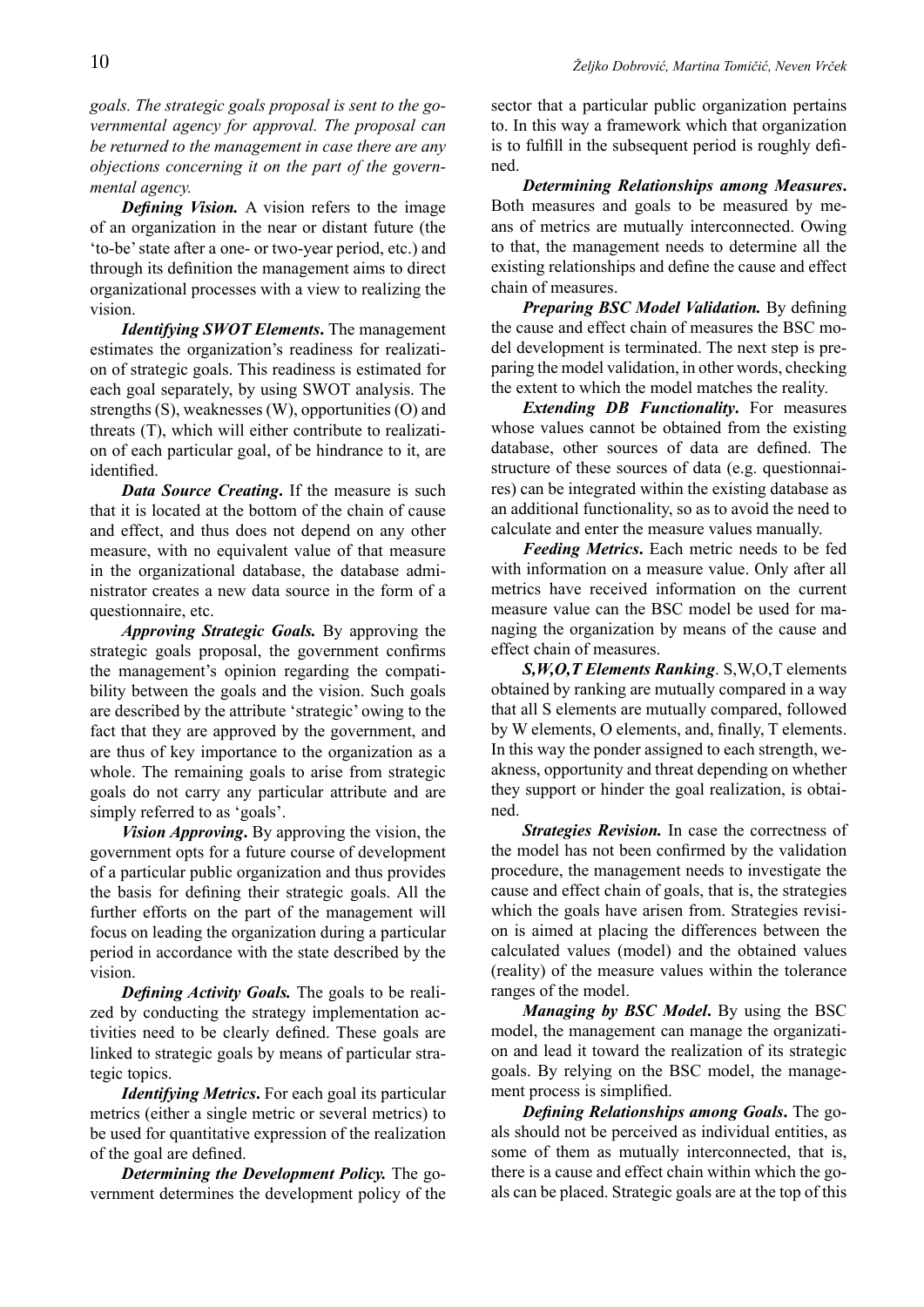chain, whereas all the other goals, being connected by cause and effect relationships, contribute to the realization of the strategic goals.

*Model Validating***.** By model validating the correctness or incorrectness of the model is confirmed. The validation is necessary, as the management relies on the model in managing the organization. In addition, a functional model is a proof that the strategies – that is, the goals and relationships among them – were properly selected.

*Central DB Administrating***.** The central database (DB) of an organization is used for feeding the metrics by taking readings of the measure values held in the database. In case any new measures occur, the database is functionally extended so as to be able to hold its values as well.

## *3.2. BSC model usage in a single strategic planning cycle*

Figure 3.1. shows the activity flow diagram of the operative usage of the BSC model. There are four positions (functional roles) defined within the model: the Government/the Strategic Development Agency, the Manager of a Public/State Organization, the BSC Model Administrator and the DB Administrator. They perform activities described in section 3.1. (in this section they are printed in **bold**). Activities are either the starting points or the end points of particular information flows shown in Figure 3.1. (in this section they are *italicized*).

At the beginning of each new strategic planning cycle the Management (e.g. the minister and his/her associates) conducts the activity called **Defining the Vision** of the Public/State Organization, that is, creating the overall framework of the organization to be achieved upon the termination of a strategic planning cycle. A *Vision Proposal* is delivered by the Management to the Government/Governmental Agency for consideration. During the activity called **Vision Approving**, the Government either approves the *Vision*  and delivers it to the Management for further action or fails to approve the *Vision Proposal* and returns it to the Management for improvement. The approved *Vision* is also delivered to the BSC Administrator for **BSC Model Updating**. On the basis of the *Vision*, the Management conducts the activity called **Defining Strategic Goals**. The obtained *Strategic Goals Proposal* is delivered to the Governmental Agency for adoption. If this proposal is approved, *Strategic Goals* are delivered to the BSC Administrator, who enters them into the model by means of **BSC Model Updating**.

The Management estimates the organization's readiness for realization of *Strategic Goals* by conducting the activity called **Identifying SWOT Elements**. The *S,W,O,T* elements are entered into the model by means of **BSC Model Updating**, and the significance that individual elements have for realization of strategic goals is assigned to those elements by the Management through the activity called **S,W,O,T Elements Ranking**. The obtained *S,W,O,T Rank* is entered into the model by means of **BSC Model Updating**, and is used by the Management for **Defining Strategies**, so as to ensure that the obtained *Strategies* are sustainable and realistic. *Strategies* are entered into the model by means of **BSC Model Updating**. For each of the *Strategies* the Management needs to engage in **Defining Activities for Strategy Implementation**, whereby each individual strategy will be put into effect. The BSC Administrator enters the *Activities* into the model by means of **BSC Model Updating**. Each *Activity*, regardless of whether it has already been performed in the organization or not, is aimed at fulfilling a particular goal. The Management engages in **Defining Activity Goals**. The *Goals* are entered into the model by means of **BSC Model Updating**. Their significance is twofold. Firstly, all the *Goals* are in mutual cause and effect relationships arising from the fact that the realization of individual goals affects the realization of some other goals. Owing to that, the Management conducts the activity called **Defining Relationships among Goals**, resulting in *the Cause and Effect Chain of Goals*, to be entered into the BSC model by means of **BSC Model Updating**. Secondly, for each goal its metrics need to be defined, to enable the tracking of the realization of that particular goal. The activity called **Identifying Metrics**, conducted by the Management, has two outcomes. Firstly, for each goal the following components of its metrics are identified: *Measure, Target Value* and *Responsible Component* as well as *Measurement Frequency*. These metrics components are entered into the BSC model by means of **BSC Model Updating**. Secondly, the *Metrics* as a whole, along with the *Cause and Effect Chain of Goals*, are used by the Management for **Determining Relationships among Measures**. The set of all these relationships makes a *Cause and Effect Chain of Measures* containing the entire logic of behaviour of the BSC model. It is entered into the BSC model by means of **BSC Model Updating** by the BSC Administrator. This is where the set of activities connected to the BSC model development is completed.

Another set of activities encompasses feeding the metrics with the appropriate measures (measure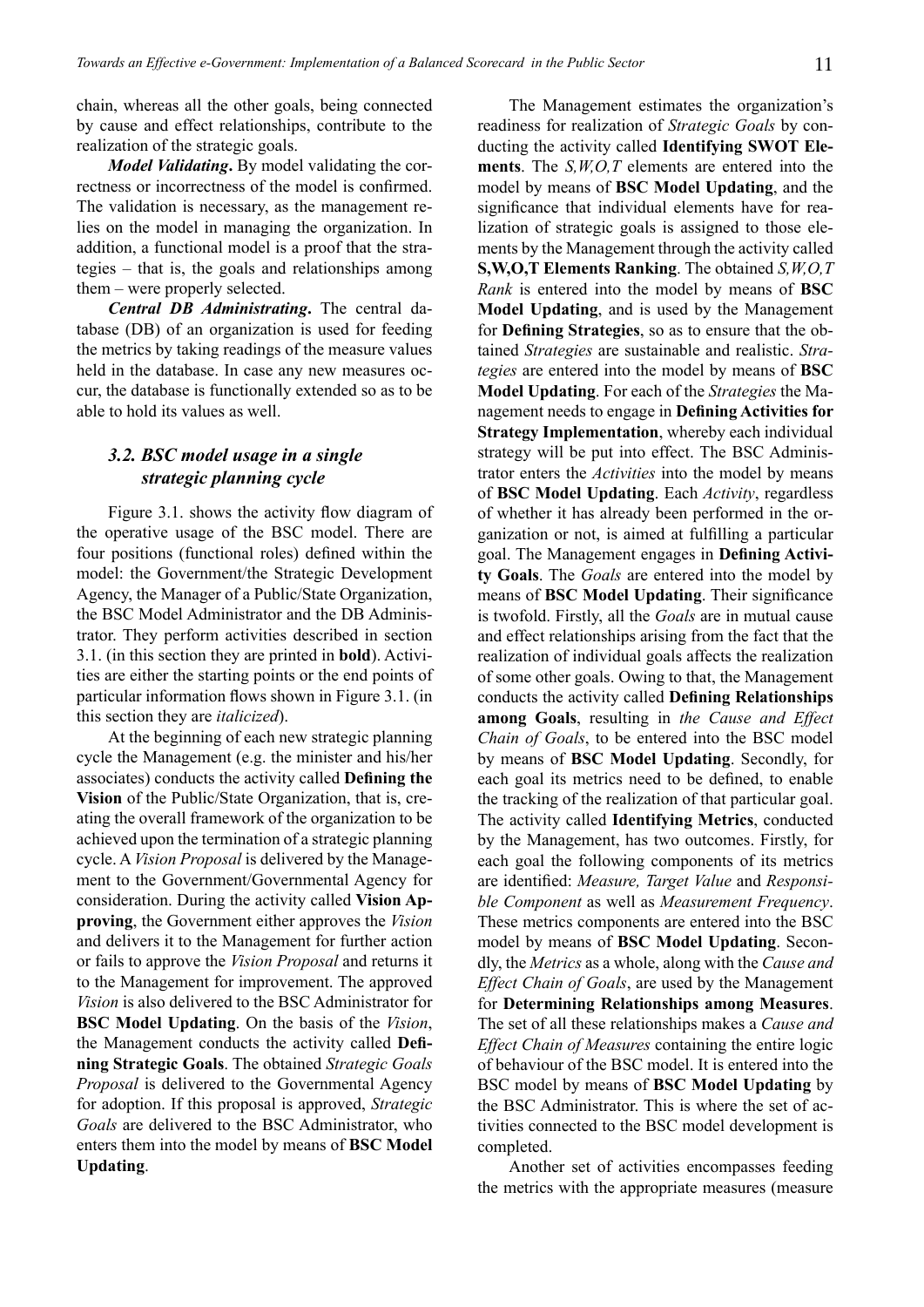

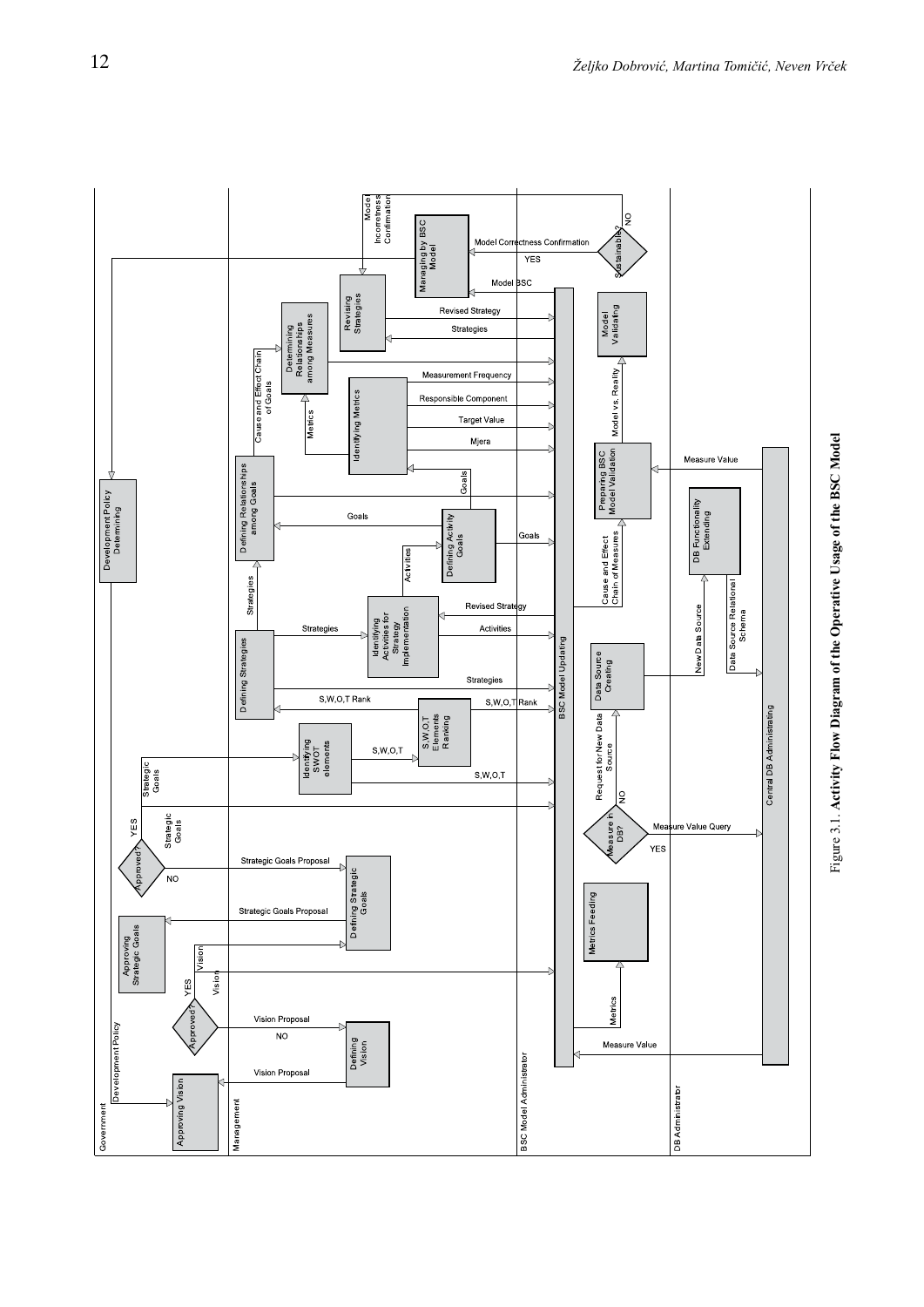values). **Metrics Feeding** is conducted by the BSC Model Administrator when the model needs to go through the validation procedure or when the state of fulfillment of goals needs to be presented to the Management. The BSC Model Administrator selects the *metrics* from the model and searches the organizational database for its measure value by making a *Measure Value Query* against the database. If the database already contains the measure value, then the activity called **Central DB Administrating**, conducted by the Database Administrator, allows for the reading of the *Measure Value* to be taken. If a certain measure value is not held within the database, a *Request for New Data Source* will be made, on the basis of which the Database Administrator of the BSC model proceeds with **Data Source Creating**. The *New Data Source* created in this way is used by the Database Administrator for **DB Functionality Extending**. The outcome of this activity is a *Data Source Relational Schema*, on the basis of which the Database Administrator, by conducting the activity called **Central DB Administrating**, reports this relational schema to the organizational database management system.

The following set of activities encompasses BSC model validation. By using the *Cause and Effect Chain of Measures* and *Measure Values* from the organizational database, the BSC Model Administrator conducts the activity called **Preparing BSC Model Validation**. Through this activity, the Administrator compares the measure values obtained by means of the BSC model logic against readings of values of the same measures taken from the organizational database. The difference *Model vs. Reality* is the basis for **Model Validating**. If this difference lies within the predefined tolerance ranges, the *Model Correctness Confirmation* signals the Management to engage in **Managing by BSC Model**. If the difference exceeds the predefined tolerance ranges, the *Model Incorrectness Confirmation* signals the Management that the model is incorrect and therefore the activity **Strategies Revision** needs to be undertaken, with the view to determining the reasons for the divergence between the model and reality. For strategies to be revised, the Management needs to have the existing *Strategies* entered in the model at their disposal. The outcome of **Strategies Revision** are *Revised Strategies*, to be entered into the BSC model. These *Revised Strategies* are used by the Management for **Identifying Activities for Strategy Implementation**, aimed at defining new activities to enable the implementation of the revised strategies. This is where a new cycle of the BSC model development starts.

When the difference between the BSC model and reality lies within the predefined tolerance ranges, the Management engages in **Managing by BSC Model**, whereby it starts to rely on the management model. This model needs to be periodically checked by comparing the measure values calculated by the model against real measure values from the organizational database or another similar source. The outcome of **Managing by BSC Model** are *Strategic Goals Realization Reports*, to be used by the Government for the activity called **Determining Development Policy** of the organization in the next strategic planning cycle.

## **4. Competences required for using the BSC method of management**

When the management of a public/state organization is considered, managing by performance measurement represents a shift in management philosophy. This management method, that is, introducing the managing by measurement system, calls for cooperation within the management team. In such circumstances, the effort to be undertaken by the management encompasses the following three components:

- *• Increasing teamwork intensity*. In joint meetings between, for instance, the minister and his/her associates, key topics essential for the survival of the organization are discussed: strategic goals, strategies of achieving strategic goals, metrics for measuring the realization of goals, strategies revision, etc. Therefore, not only does the management need to increase their cooperation, but the topics to be discussed need to have more relevance to the future of the organization.
- *• Increasing teamwork frequency*. No matter how good the BSC model developed by the management, it needs to be checked. The monitoring of the model implies weekly (or daily, in case of emergency) management meetings in which control measurements by using the model are conducted, to be compared against the real values obtained from the organizational DB or in a similar way. In that respect, preventive (planned) checks of the management model will yield best results, as they will ensure that, in case the organization fails to adhere to one of its strategic goals, the consequences are kept to a minimum.
- *• New fields of expertise* that the management needs to familiarize itself with (managing by measurement, strategies, strategic maps,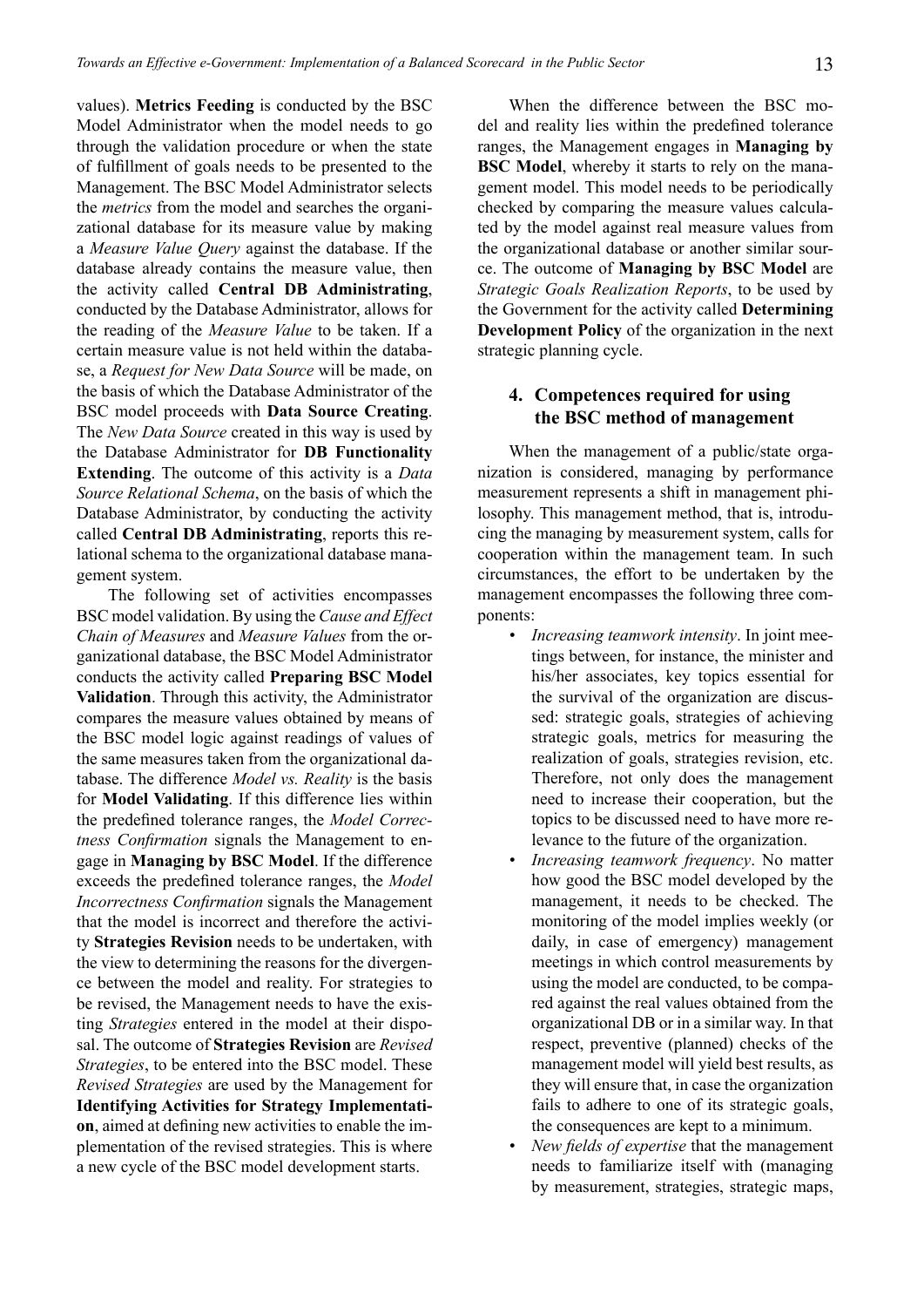metrics, etc.) will ensure that the management easily adopts the new method of management by means of using the BSC model. The more insight the management has into this new method of management, the sooner it will acquire the skill of managing by the BSC model.

- In accordance with the aforementioned components, the following fields of expertise in which the management needs to be additionally trained are the following:
- *• Teamwork,*
- *• Resource (time) planning,*
- *• Strategic planning and performance measurement (Balanced Scorecard)*.

To be able to develop and update the organizational management model, the BSC model administrators need to have insight into the basics of the managing by measurement method. Additionally, they need to be proficient in software aimed at supporting the management of the organization and the one that the BSC model is to be rendered in. To be able to communicate efficiently with the management, and with the view to updating the BSC model, the BSC model administrator needs to understand the way in which individual elements of the BSC model are defined by the management. In accordance with that, the following fields of expertise in which the BSC model administrator needs to be additionally trained are the following:

- *Basics of performance measurement*
- *• Using the tool that the BSC model is to be rendered in.*

The database administrator needs to be able to functionally extend the organization's existing database. Apart from proficiency in data modeling and the database management system used by the organization, the database administrator is not likely to require any other specific skills.

The existing roles, as well the new ones to be defined by the organization with a view to using the BSC management model (the government/the governmental agency, the management of a public/ state organization, the BSC model administrator and the DB administrator) need to be assigned to the employees/institutions, after which the chosen employees need to be trained in the aforementioned fields. The completion of such training is the necessary precondition for successful implementation of the BCS method in managing public sector organizations, that is, e-government organizations.

#### **5. Software to support the BSC method**

As the BSC method evolved adequate software products were developed to support its development and implementation. Presently we have various BSC software vendors and we can broadly classify them in two categories – stand alone and integrated in other software environments most often ERP systems and data warehouses.

Stand alone products are independent products offered on the market and they support development of scorecard while run time functionality is usually performed by manual entry of performance indicators or predefined spreadsheet files. Their automatism is limited which means that they have calculators for derivation of values of dependent measures based on manually entered or predefined set of independent variables. Standalone products usually have software connectors towards spreadsheets and some other simpler data formats. They provide relatively fast entrance into BSC use within organization without long lasting implementation, preparation of business processes and software adjustments.

Integrated BSC modules lie on a top of software systems which collect data across the enterprise through various business processes. This means that certain performance indicators can be collected automatically immediately at the moment of transaction. This is quite good solution for financial transactions, and also some operational indicators like production, sales, etc. However, quite often is the case that such indicators in their "raw" format are not suitable for BSC. They should be integrated and consolidated for given BSC context. This also applies to various frequencies of data that are collected by transaction systems. These frequencies might vary significantly and for putting them into context of BSC requires that frequencies and census data are aligned, in order to come up with correct conclusions. And finally, significant amount of measures which are usually entered in BSC systems (e.g. customer satisfaction) are not entirely collected by standard ERP systems and require manual or spreadsheet entry.

Therefore we might draw the conclusion that despite aggressive marketing of various ERP vendors integrated BSC modules are not significantly better than stand alone.

#### **Conclusions**

For the concept of e-government to be fully realized, the following preconditions need to be fulfilled: (1) public/state organizations need to reengineer their business processes so as to benefit to the highest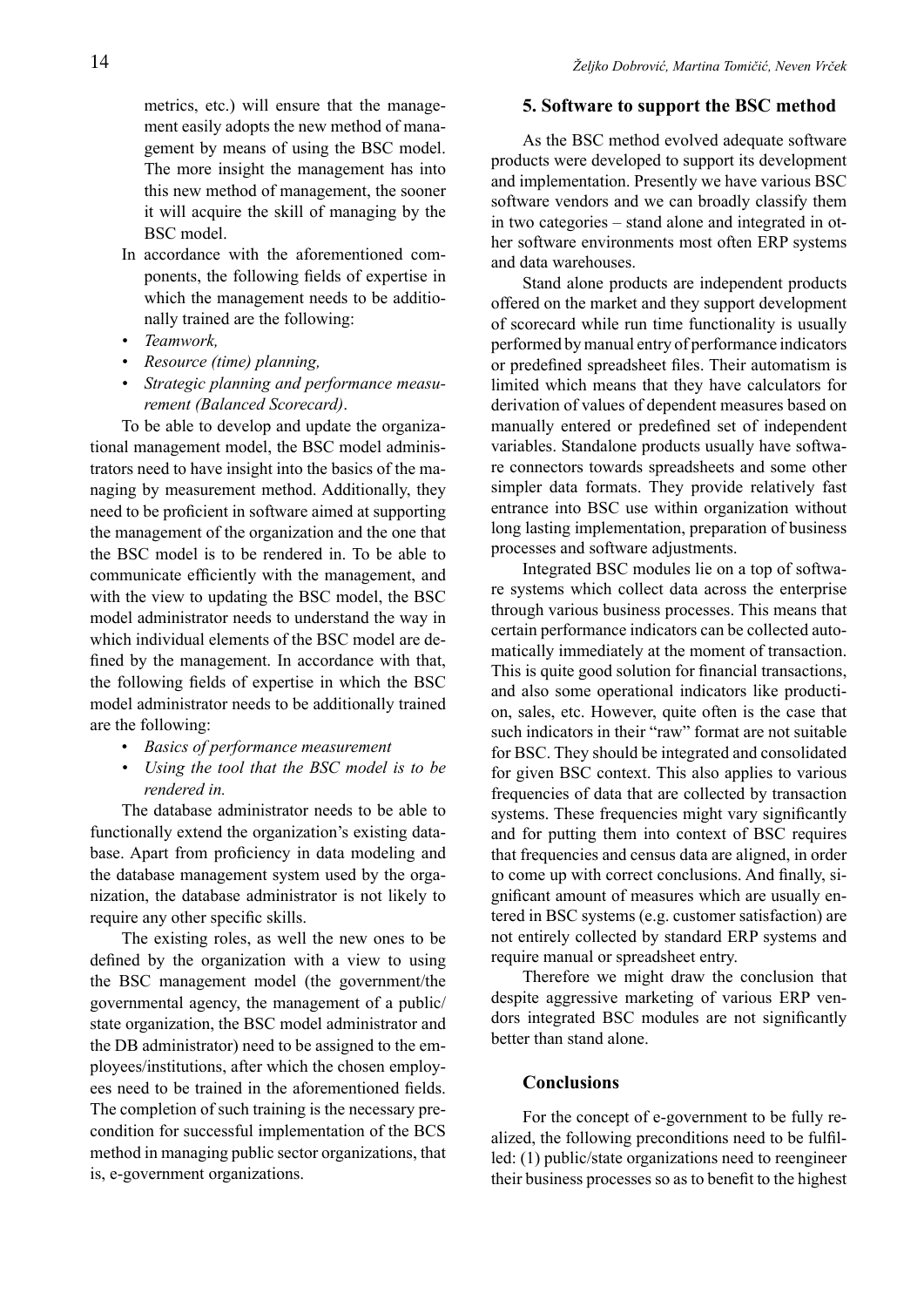possible extent from the advantages of information and communications technology (ICT); (2) employees in these organizations need to be trained for the new method of work and management; (3) contemporary management methods need to rely heavily on ICT thus enabling the management to make proper decisions. One of the management methods to potentially exploit ICT, through the organization's central IS, is managing by performance measurement. The most commonly used method of managing by measurement is the balanced scorecard method. For the BSC method to be used effectively, the way of implementing it needs to be simple and clear. This paper presents a standard operative procedure of implementing this method in public/state organizations. The precondition for successful implementation of the BSC method in the public sector is a clearly defined vision of development of the country's individual regions on the part of the government. A clear vision will enable the public/state organizations to define their own strategic goals, which represent the main input for defining the BSC management model. Nevertheless, this model will be successfully used in organizational management only provided it is automated (supported by appropriate software) and in case the organization has developed its own central information system used as a means of feeding the BSC model.

#### **References**

- 1. Andersen, H.; Cobbald, I.; Lawrie, G. 2001. Balanced Scorecard Implementation in SMEs: Reflection in Literature and Practice. *2GC Conference Paper*. Copenhagen, Denmark.
- 2. Assiri A.; Zairi M.; Eid R. 2006. How to profit from the balanced scorecard: An implementation roadmap. *Industrial Management & Data Systems*. Vol. 106 No. 7, pp. 937-952.
- 3. Bryson, J.M.; Alston, F.K. 1996. *Creating and Implementing Your Strategic Plan*. San Francisco: Jossey-Bass Publishers.
- *4. Citizens and Governance: e-Government Future Foresight in Lithuania*. 2007. Mykolas Romeris University, Vilnius, Lithuania; Žiniu Ekonomikos Forumas; Faculty of Organization and Informatics in Varaždin, University in Zagreb, Croatia. Project funded by the Lithuanian State Science and Studies Foundation.
- *5. Courses for Institution Building in Croatia eGovernment*. 2007. TEMPUS Project. University in Zagreb, Faculty of Organization and Informatics – coordinator; Central State Governmental Office for Public Administration; Central State Governmental Office for e-Croatia; Varaždin County. International partners: UNI Paris 1 Pantheon Sorbonne (FR) Grantholder; University Žilina, Faculty of Management Science and Informatics (SK)

University Karlsruhe, Institute of Applied Informatics (DE); Mykolas Romeris University, Department of Informatics (LT); London Metropolitan University, Department of Law, Governance & International Relations (UK); Higher Education Consultancy and Services (FR).

- *6. Development of Information Systems for Organizational Performance Measurement*. 2007. Ministry of Science, Education and Sports, Republic of Croatia. Scientific Project, <http://zprojekti.mzos.hr/public/ c-prikaz\_det.asp?psid=5%2D02&ID=2617¨>
- 7. Dobrović Ž.; Tomičić M. 2007. Performance measurement in public sector organizations. *9th International Conference Information Society: Innovative Technologies for Business and Research*. Vilnius, Lithuania.
- *8. Government Performance and Results Act of 1993, PublicLaw 103-62*. 1993. Congress of the United States of America.
- 9. Haapasalo H.; Ingalsuo K.; Lenkkeri T. 2006. Linking strategy into operational management: A survey of BSC implementation in Finnish energy sector. *Benchmarking: An International Journal*. Vol. 13, no. 6, pp. 701-717.
- *10. Information Technology Management Reform Act of 1996*. 1996. Congress of the United States of America.
- 11. Kaplan S.R., Norton P.D. 1993. Putting the Balanced Scorecard to Work. *Harvard Business Review*, September-October, pp. 134-147.
- 12. Kaplan S.R.; Norton P.D. 1992. The Balanced Scorecard – Measures That Drive Performance. *Harvard Business Review*, January-February pp. 71-79.
- 13. Kaplan S.R.; Norton P.D. 1996a. Using the Balanced Scorecard as a Strategic management System, *Harvard Business Review*, January-February, pp.75-85.
- 14. Kaplan S.R.; Norton, D.P. 1996b. *The Balanced Scorecard.* Harvard Business School Press.
- 15. Kaplan S.R.; Norton, D.P. 2001. *The Strategy-Focused Organization*. Harvard Business School Press.
- 16. Kaplan, R.S.; Norton D.P. 2004. *Strategy Maps,* Harvard Business School Press.
- 17. Marr B.; Neely A. 2003. Automating the Balanced Scorecard – Selection Criteria to Identify Appropriate Software Applications. *Measuring Business Exellence*. Vol. 7, no. 3, pp. 29-36
- 18. Niven P.R.. 2002. *Balanced Scorecard: Step-by-Step*, John Wiley & Sons, Inc.
- 19. Penić S.; Dobrović Ž.; Repač Z. Balanced Scorecard – Implementation in Small and Medium Sized Enterprises. 2005. *Proceedings of 16th International Conference on Information and Intelligent Systems – IIS 2005*. Varaždin, pp. 203-210.
- 20. Randor Z.; Lovell B. 2003. Success Factors for Implementation of the Balanced Scorecard in a NHS Multy-agency Setting. *International Journal of Health Care Quality Assurance*. Vol. 16/2, pp. 99-108.
- 21. Tomičić M.; Dobrović Ž. Design Methods for Strategic Maps of Goals in BSC Model Development. 2006. *Proceedings of 18th Conference on Methods*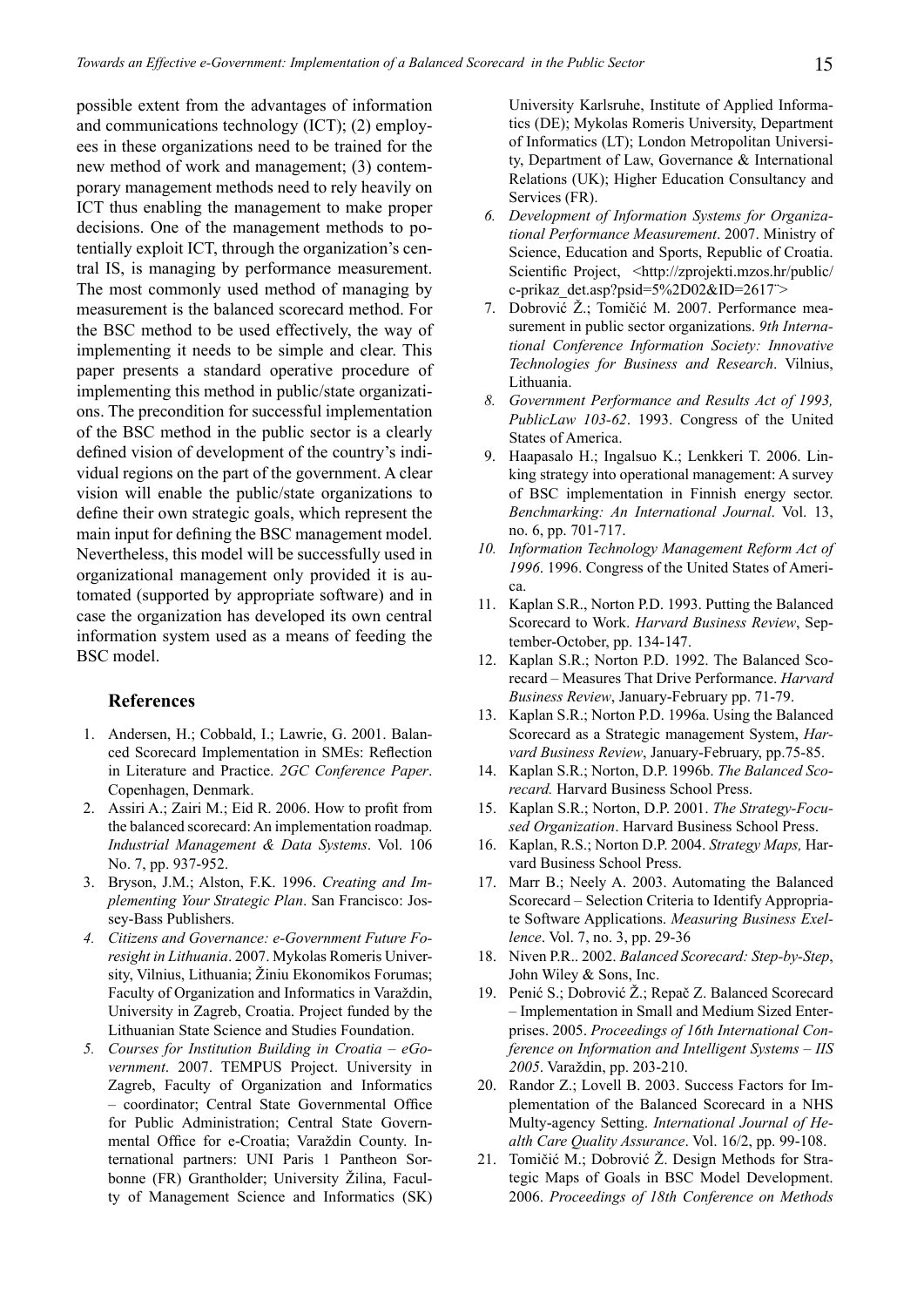#### EFEKTYVIOS ELEKTRONINĖS VALDŽIOS LINK: SUBALANSUOTŲ RODIKLIŲ TAIKYMAS VIEŠAJAME SEKTORIUJE

## Zeljko DOBROVIC, Martina TOMIČIĆ, Dr.sc. Neven VRČEK Zagrebo universitetas, Kroatija

**Santrauka**. Tinkamas informacinių ryšių technologijų taikymas ir efektyvių valdymo sistemų diegimas sudaro sąlygas taikyti efektyvesnius elektroninio valdymo metodus siekiant užtikrinti ekonominių rodiklių viešajame sektoriuje gerinimo priemones. Organizacinio efektyvumo tikslams galėtų būti iš dalies naudojamas ir perskirstomas biudžetas, kai viešojo sektoriaus organizacijos pradeda naują strateginio planavimo ciklą. Tai atliekama diegiant naujas informacines ryšių technologijas (IRT) ir keliant darbuotojų kvalifikaciją. Toks veiklos procesų gerinimas, grindžiamas IRT galimybėmis ir kvalifikuotu personalu, galėtų turėti įtakos gyventojų pasitenkinimui šių viešųjų organizacijų teikiamų paslaugų lygiu. Tai garantuotų biudžeto skirstymą viešosioms organizacijoms, atsakingoms už padarinius, ir taip jų misija atitiktų sąlygas. Toks įtakos efekto grandinės vertinimas, kai ši grandinė leidžia pagerinti viešojo sektoriaus ekonomiką, panašus į subalansuotų rodiklių metodologiją, taikomą organizacijų vadyboje. Tinkamas tikslų ir strategijos apibrėžimas ir jų vykdymas taikant subalansuotus rodiklius, nukreiptų organizaciją link tinkamo tikslų įvykdymo, atliekant reikiamus veiksmus ir optimaliau naudojant išteklius. Siekiant sėkmingai viešojo sektoriaus organizacijose įgyvendinti ir efektyviai taikyti subalansuotų rodiklių valdymo modelį, būtinos keturios sąlygos: 1) vyriausybės valstybinėms ir viešosioms organizacijoms perduodami nurodymai ir strateginiai tikslai turi būti tikslūs ir nedviprasmiški; 2) viešosios organizacijos valdymas reikalauja turėti įžvalgumo taikant subalansuotų rodiklių metodą ir iš dalies keisti savo vadybines įžvalgas; 3) operatyvios procedūros organizacijoje taikant subalansuotų rodiklių metodą reikalauja aiškaus apibrėžimo; 4) organizacija turi turėti centrinę informacinę sistemą, kurioje būtų įdiegta taikomoji programinė įranga, leidžianti susieti taikomuosius subalansuotų rodiklių modelius.

**Željko Dobrovič** apgynė daktaro disertaciją Kroatijos Zagrebo universiteto Organizacijos ir informatikos fakultete. Vėliau studijavo Vašingtono Nacionalinio gynybos universiteto Informacinių išteklių valdymo koledže (National Defense University, Information Resources Management College, Washington DC). Šiuo metu yra Zagrebo universiteto Organizacijos ir informatikos fakulteto docentas. Mokslinių interesų sritys yra strateginis planavimas ir informacinių sistemų vystimas, procesų modeliavimas ir valdymas, organizacijų valdymas bei vadyba, pagrista veiklos procesų vertinimu. Ž. Dobrovič yra daugiau nei trisdešimties minėtų sričių mokslinių ir profesinių straipsnių autorius. 2007 m. gavo Vašingtono nacionalinio gynybos universiteto CIO sertifikatą. Taip pat dirba viešojo ir privačiojo sektoriaus organizacijose pagal pavedimus, daugiausia valdymo ir informacinių sistemų vystymo srityse, veda seminarus valdymo ir informacinių sistemų plėtros klausimais viešojo ir privačiojo sektoriaus organizacijoms, taip pat dalyvauja moksliniuose informacinių sistemų ir valdymo sprendimų įgyvendinimo projektuose.

**Željko Dobrovič** obtained his doctorate degree at the Faculty of organization and informatics, University in Zagreb, Croatia. He completed his post doctorate studies at the National Defense University, Information Resources Management College, Washington DC. Now he is an assistant professor at the Faculty of Organization and Informatics. Professional areas of interest are strategic planning and information systems development, process modeling and management, management of organizations, management by performance measurement. He is the author of about thirty scientific and professional papers from the areas identified. In 2007 he received the CIO Certificate from the National Defense University, Washington DC. Besides working at the faculty, his professional CV includes working in public and private sector organizations on different assignments, mainly management and IS development. He conducts seminars on management and IS development for public and private sector organizations. He also participates in professional IS and management implementation projects.

**Martina Tomičić** has graduated at the University of Zagreb, Faculty of Organization and Informatics in Varaždin and since 2003 she is involved in a postgraduate study and working on her doctorate thesis in the field of Information sciences. She is employed at the same faculty as a teaching assistant at the department for Information Systems Development, participating in lectures on "Operations management", "Business process modeling" and "Performance measurement". She worked on different projects on strategic planning of information systems, including the use of contemporary CASE tools, strategic planning of ICT and performance measurement. Currently, she actively participates in a TEMPUS project "Institution building in Croatia – e-Government", financed by the European Commission.

**Martina Tomičić** yra baigusi Zagrebo universiteto Varaždino informatikos ir organizacijos fakultetą ir nuo 2003 m. studijuoja magistrantūroje bei rengia informatikos mokslų srities daktaro disertaciją. Šiuo metu taip pat dirba asistente Informatikos ir organizacijos fakulteto Informacinių sistemų katedroje, skaito procesų valdymo, verslo procesų modelių bei veiklos procesų vertinimo paskaitas. Martina Tomičić taip pat dirba informacinių sistemų strateginio planavimo srities projektuose, apimančiuose informacijos ir komunikacijos technologijų strateginį planavimą ir veiklos procesų vertinimą. Šiuo metų aktyviai dalyvauja TEM-PUS projekte "Institucijų kūrimas Kroatijoje – e.valdžia" ("Institution building in Croatia – e-Government"), finansuojamame Europos Komisijos.